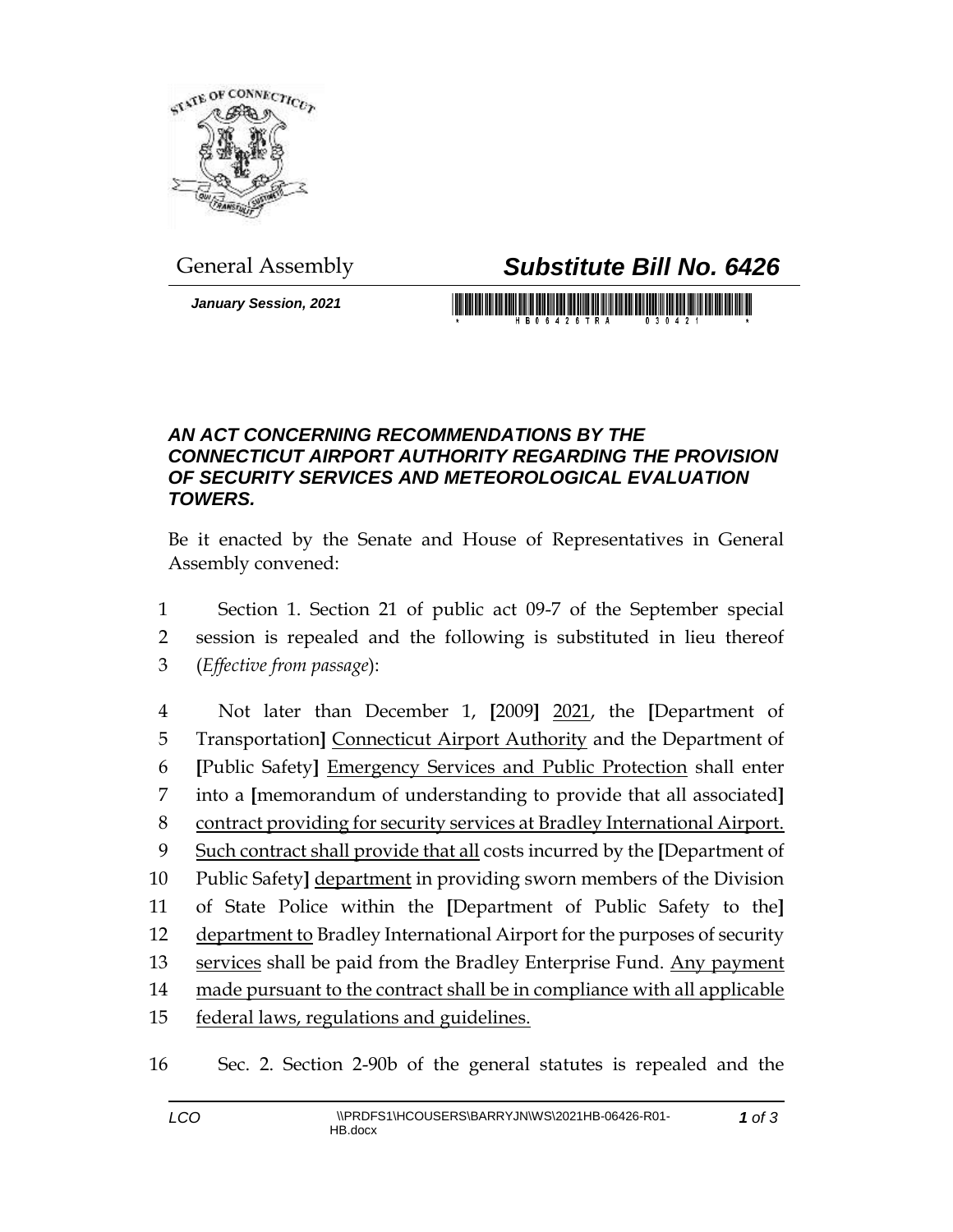following is substituted in lieu thereof (*Effective from passage*):

 The Auditors of Public Accounts shall biennially conduct an audit of reimbursements made from the Bradley Enterprise Fund to the Department of Emergency Services and Public Protection to cover the cost of Troop **[**W**]** H operations carried out in accordance with the **[**memorandum of understanding**]** contract between the Department of Emergency Services and Public Protection and the **[**Department of Transportation**]** Connecticut Airport Authority.

 Sec. 3. (NEW) (*Effective October 1, 2021*) (a) For the purposes of this section, "meteorological evaluation tower" means a structure that (1) is 27 self-standing or supported by guy wires or anchors, (2) is not more than six feet in diameter at the base, and (3) has accessory facilities on which an antenna, sensor, camera, meteorological instrument or other equipment is mounted for the purpose of documenting whether a site has sufficient wind resources for the operation of a wind turbine generator. "Meteorological evaluation tower" does not include (A) a structure that is located adjacent to a building, including a barn or an electric utility substation, or in the curtilage of a residence, (B) a tower regulated by the Federal Communications Commission, or (C) a tower used primarily to support telecommunications equipment or provide commercial mobile radio service or commercial mobile data service, as such terms are defined in 47 CFR 20.3, as amended from time to time.

 (b) A meteorological evaluation tower that is at least fifty feet but not more than two hundred feet in height above ground level: (1) Shall be painted in equal alternating bands of aviation orange and white, beginning with aviation orange at the top of the tower; (2) shall have aviation orange marker balls installed and displayed in accordance with the standards contained in current federal regulations and Federal Aviation Administration advisory circulars; and (3) may not be supported by guy wires unless the guy wires have a seven-foot-long safety sleeve at each anchor point that extends from the anchor point along each guy wire attached to the anchor point.